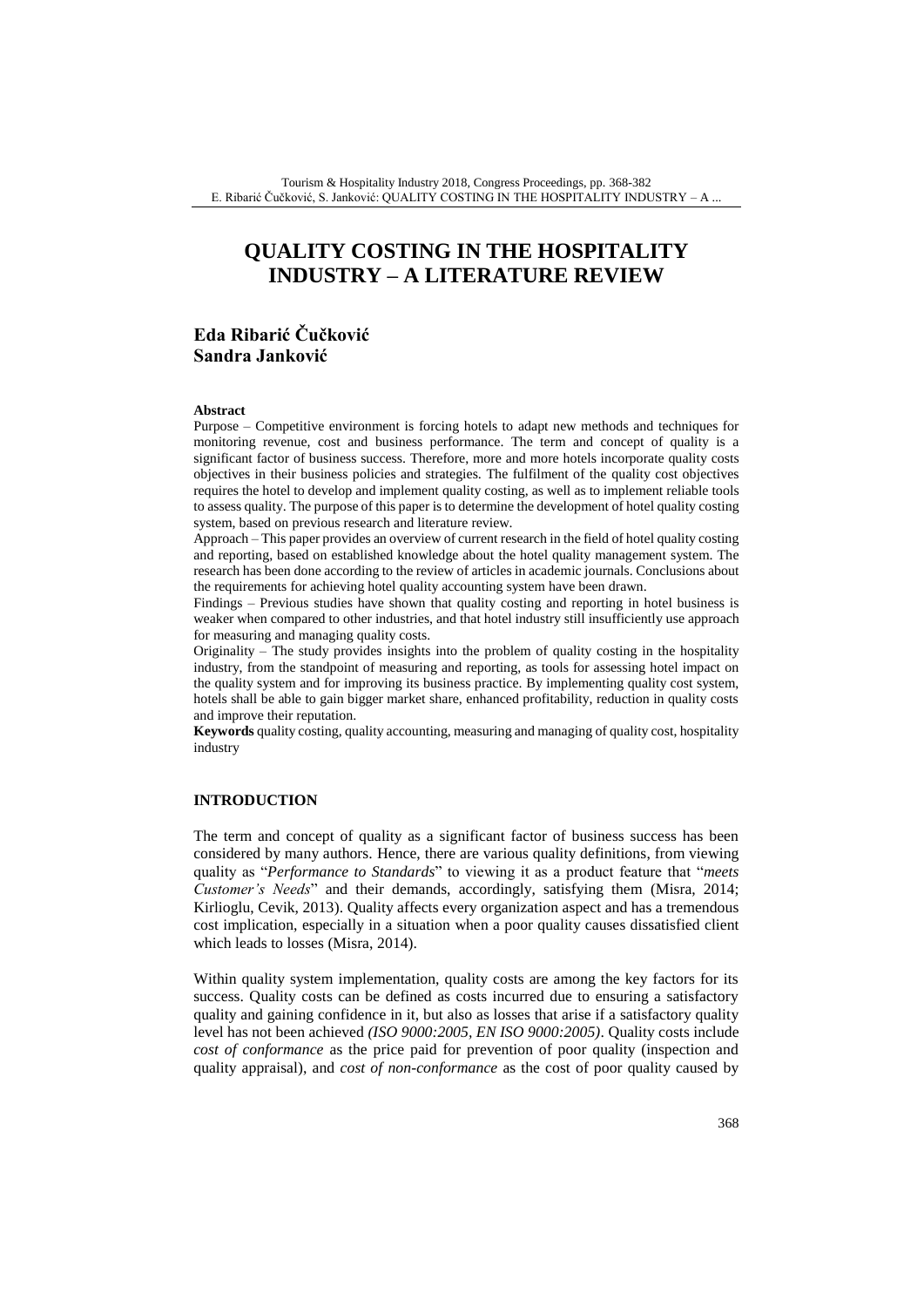product and service failure (rework and returns), so they can be define as "the costs incurred in the design, implementation, operation and maintenance of a quality management system, the cost of resources committed to continuous improvement, the costs of system, product and service failures, and all other necessary costs and non-value added activities required to achieve a quality product or service" (Schiffauerova and Thomson, 2006; Plunkett and Dale, 1995).

The first systematic quality cost classification is given in the early fifties of the last century. Feigenbaum (1956) introduced the concept of Total Quality Costs and emphasized the importance of their control in order to achieve successful Total Quality Control. He proposed PAF approach which means classification of quality costs as *prevention costs, appraisal costs and failure costs*. Failure costs are further divided in *internal failure costs* (costs associated with product failure before its delivery to the external customer - cost of scrap, spoilage, rework, material wastage, labor wastage, overheads associated with production, failure analysis, supplier rework, scrap, reinspection, retest, down time due to quality problem, opportunity cost, or other product downgrades) and *external failure costs* (after delivery to the customer within the warranty or "defects liability period" – warranty charges, customer complaint adjustments, returned merchandize, product recalls, allowances, product liability costs, repairs, replacement of non-conforming defective parts) (Mahmood et al., 2014). Critics of the PAF concept, however, state that this approach does not take into account hidden quality costs such as loss of customer confidence or loss of sales, nor considers the positive effects of price and production volume as a consequence of quality improvement (Drljača, 2003).

*Philip B. Crosby* has defined quality costing system and the basis for evaluation quality costs (Crosby, 1979). He modified Feigenbaum's PAF model by defining two main quality cost groups: the cost of good quality - *cost of conformance* (prevention and appraisal costs) and **the cost of poor quality** - *cost of non-conformance* (internal and external failure costs). According to Crosby, price of conformance are costs in assuring quality (costs when everything was done right at the first time), and the price of nonconformance represents loss incurred when quality is not achieved (when there is a need for rework because it was not done right at the first time) (Tsai, 1998). The price of conformance (prevention and appraisal costs) different authors describe as discretionary, voluntary, acceptable, control-related, controllable, hard and quantifiable or visible. Further on, the price of non-conformance (internal and external failure costs) are described as non-discretionary, involuntary, unacceptable, uncontrolled, failure costs, soft, qualitative or hidden (Angell and Chandra, 2001).

Genichi Taguchi has focused on product design quality and estimated that about 80 % of all defective items are caused by poor product design. He also developed "Taguchi loss function" that is explained as "smaller differences from the target result in smaller cost and larger the differences, larger the costs" (Misra, 2014).

According to Sedevich Fons (2012) "quality costs represent the amount of money that a company has relinquished (lost; either expended or did not obtain) due to ineffectiveness or inefficiency when developing its activities" and they could be classified as follows: *prevention costs* – costs of activities conducted to minimize the gap between planned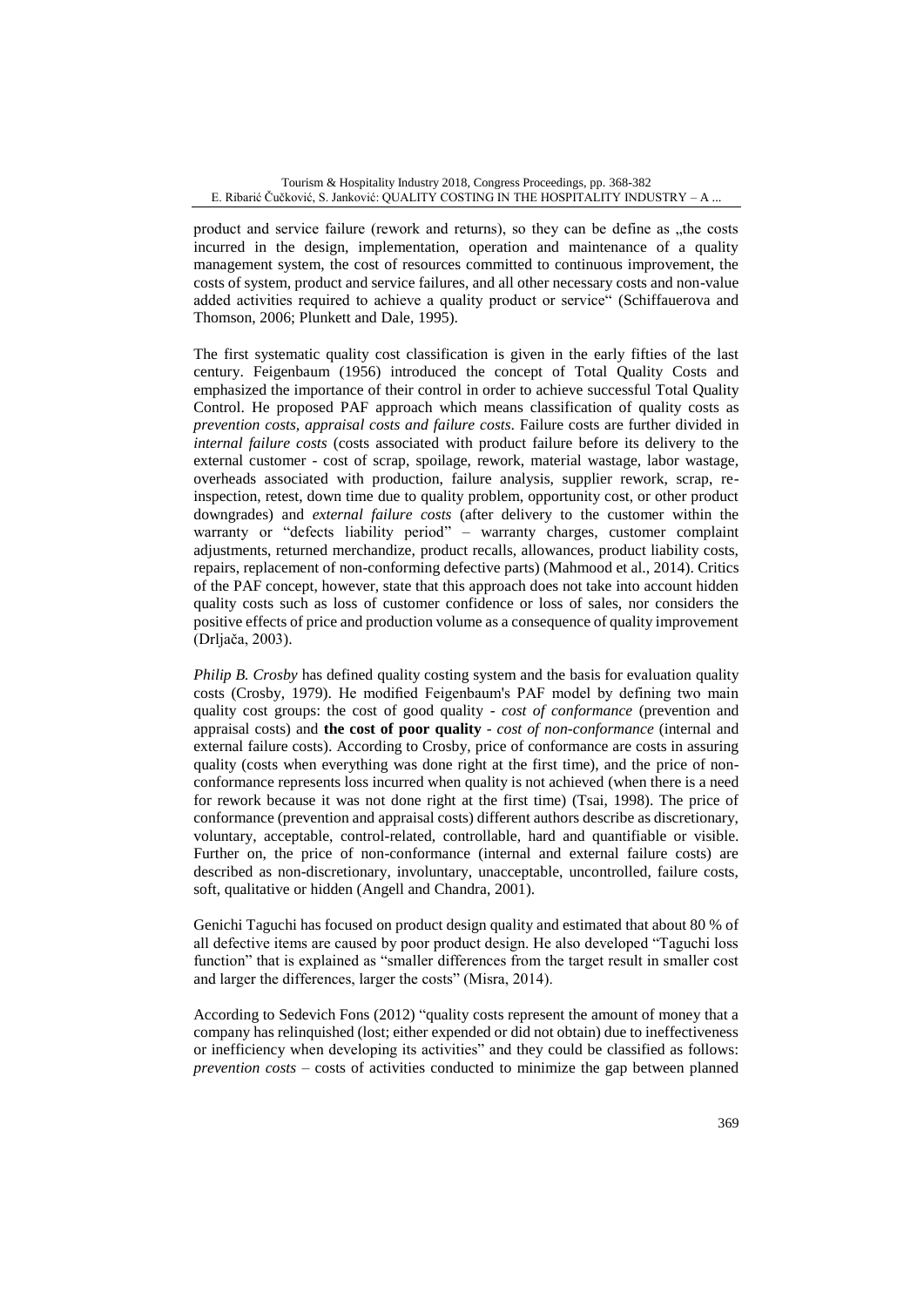objectives and achieved results (quality management system implementation, employee training programs, preventive maintenance tasks, market researches, supplier capability improvement plans); *appraisal costs* – from activities conducted in order to detect differences between specifications or requirements of process outputs and the actual results (control and audit activities); *failure cost* (internal and external)– incurred because of deviations from objectives and specifications on operations generating outputs that are rejected and discarded (waste outputs) or on additional activities for repairing defective products and services (reprocesses); *indirect quality cost opportunity cost* - potential profit that hasn't been earned because of defects detected by customers. The importance of opportunity costs were pointed out by many authors. Opportunity costs are defined as the losses incurred against a missed out opportunity of doing things right at first time and therefore they represent the measure of internal inefficiencies so their analysis will provide immense opportunities for improvement (Sailaja, Basak and Viswanadhan, 2015). It was find out that the hidden cost of quality is more than three times higher than the direct quality cost elements in the manufacturing companies and that most of hidden costs can be reduced if they are properly measured. Therefore, the traditional cost of quality system is inadequate for assessing the overall costs of quality. Cheah, Shahbudin and Taib (2011) were also emphasized the importance of hidden quality costs which may be termed an "opportunity loss", and whose disclosure serves to highlight the potential for improvement. They concluded that the high proportion of hidden quality costs was mainly caused by lack of training, improper production scheduling, lack of employee involvement and inefficient marketing management. Indirect quality costs are difficult to notice; therefore, they are often not appropriately measured nor included in traditional accounting system reports (Luther and Sartawi, 2011). The measurement of indirect hidden quality costs is possible only with the cooperation of the various related departments.

There are various methods and models, tools and techniques used in quality cost management. Companies should develop an appropriate quality cost system according to their needs (Chopra and Garg, 2012).

### **1. QUALITY COST MEASUREMENT**

Quality Cost Management implies the application of various policies, procedures and practices related to the selection, collection, measurement, classification, analysis, reporting and use of quality cost information (Luther and Sartawi, 2011). In order to enable quality cost management, it is necessary to understand their behavior and their structure. The purpose of quality cost management is to reduce costs as well as to improve quality (Desai, 2008). According to Raßfeld, there are two main approaches to assess the benefit of quality management and quality-related measures (Raßfeld et al., 2015, 1077):

- measuring the monetary variation in quality related cost over time (mostly used to assess benefit are internal and external failure cost), and
- measuring the benefit of quality management through sales, customer satisfaction, employee satisfaction, customer loyalty, and market share.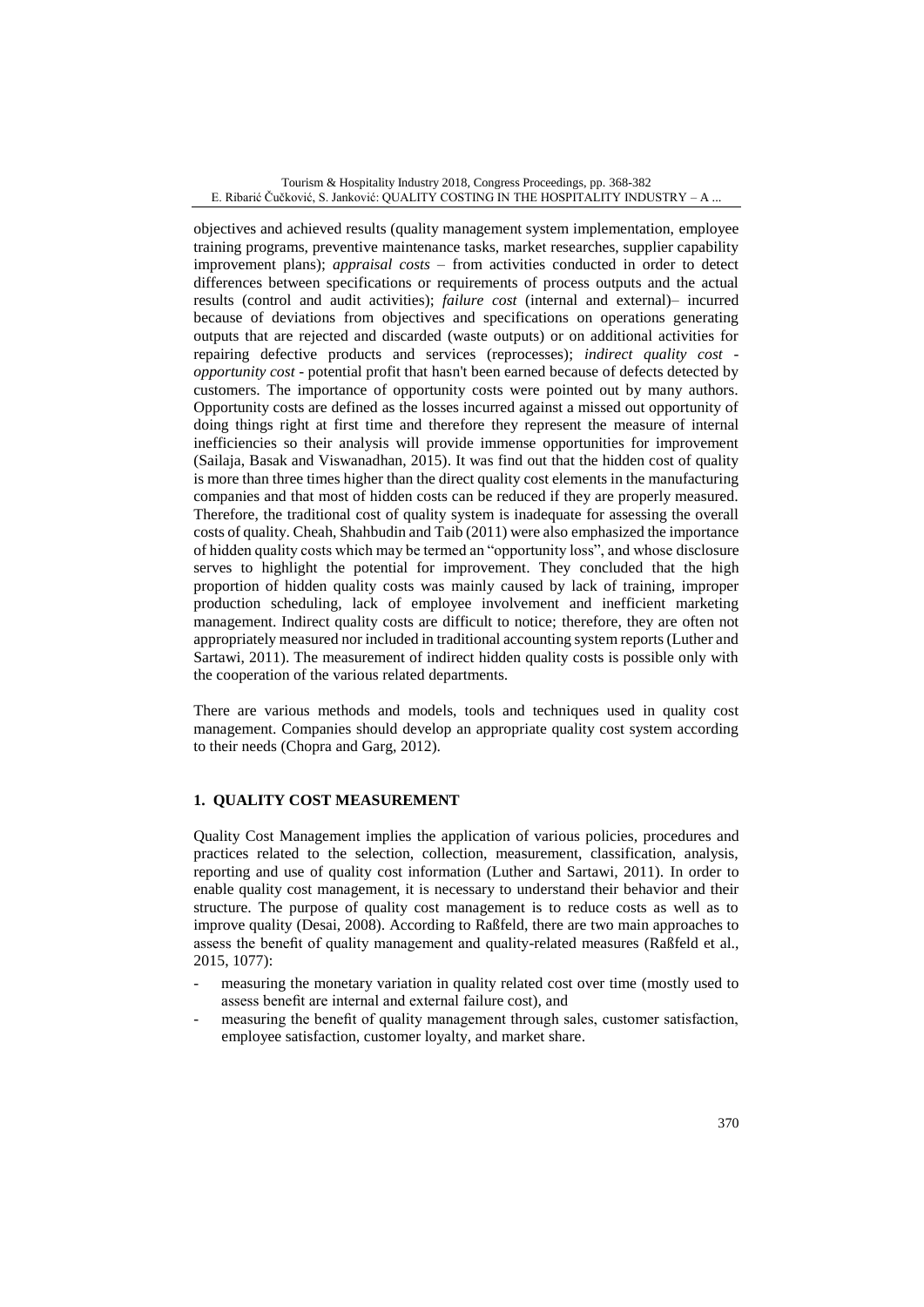Quality cost measuring starts by collecting data from activities related with quality and analyzing them. This includes analysis of the relationship between costs components and other costs components, and the effect on total costs. In order to conduct quality costs analysis, company can choose among different techniques, such as: *Pareto Analysis, Ratio Analysis, Correlation Analysis, Trend Analysis or Regression Analysis* (Kirlioglu and Cevik, 2013).

Through years quality cost theory started to adapt to modern quality programs and thus started to consider new concepts such as opportunity cost, continuous improvement and resource optimization, and at the same time new contemporary accounting objects appeared such as ABC, non-financial indicators and strategic accounting (Sedevich Fons, 2012). The connection between management accounting and quality lies in preparation of information about quality costs of a product or service, in area of quality grade, quality of design and quality of conformance (Peršić, Janković and Vlašić, 2006).

Cost of quality models can be classified in five generic groups (Table 1): *PAF model, Crosby's model, opportunity cost model, process cost model and ABC model* (Schiffauerova and Thomson, 2006; Dobrin and Stanciun, 2013; Khaled Omar and Murgan, 2014; Syed, 2015; Zahar, El barkany and El biyaali, 2015).

| <b>Generic</b>                              | Cost/activity                                                 | Examples of publications describing, analyzing or                                                                                                                                                                                                                                                                 |  |  |
|---------------------------------------------|---------------------------------------------------------------|-------------------------------------------------------------------------------------------------------------------------------------------------------------------------------------------------------------------------------------------------------------------------------------------------------------------|--|--|
| model                                       | categories                                                    | developing the model                                                                                                                                                                                                                                                                                              |  |  |
| $P-A-F$<br>models                           | prevention<br>$+$ appraisal<br>$+$ failure                    | Feigenbaum, 1956; Purgslove and Dale, 1995; Merino,<br>1988; Chang et al., 1996; Sorquist, 1997b; Plunkett and<br>Dale, 1988b; Tatikonda and Tatikonda, 1996, Bottorff,<br>1997; Israeli and Fisher, 1991, Gupta and Campbell,<br>1995; Burgess, 1994; Dawes, 1989; Sumanth and Arora,<br>1992; Morse, 1983; etc. |  |  |
| Crosby's<br>model                           | conformance<br>$+$ non-conformance                            | Suminsky, 1994; Denton and Kowalski, 1988                                                                                                                                                                                                                                                                         |  |  |
|                                             | prevention<br>$+$ appraisal<br>$+$ failure<br>$+$ opportunity | Sandoval-Chavez and Beruvides, 1998; Modarres and<br>Ansari, 1987                                                                                                                                                                                                                                                 |  |  |
| Opportunity<br>or intangible<br>cost models | conformance<br>$+$ non-conformance<br>$+$ opportunity         | Carr, 1992; Malchi and McGurk, 2001                                                                                                                                                                                                                                                                               |  |  |
|                                             | tangibles<br>$+$ intangibles                                  | Juran et al., 1975                                                                                                                                                                                                                                                                                                |  |  |
|                                             | $P - A - F$<br>(failure cost includes<br>opportunity cost)    | Heagy, 1991                                                                                                                                                                                                                                                                                                       |  |  |
| Process cost                                | conformance                                                   | Ross, 1977; Marsh, 1989; Goulden and Rawlins, 1995;                                                                                                                                                                                                                                                               |  |  |
| models                                      | $+$ non-conformance                                           | Crossfield and Dale, 1990                                                                                                                                                                                                                                                                                         |  |  |
| ABC models                                  | value-added<br>+ non-value-added                              | Cooper, 1988; Cooper and Kaplan, 1988; Tsai, 1998;<br>Jorgenson and Enkerlin, 1992; Dawes and Siff, 1993;<br>Hester, 1993                                                                                                                                                                                         |  |  |

| Table 1: Generic quality cost models and cost categories |
|----------------------------------------------------------|
|----------------------------------------------------------|

Source: Schiffauerova, A. and Thomson, V. (2006), "A review of research on cost of quality models and best practice ", *International Journal of Quality & Reliability Management*, Vol. 23, Iss: 6.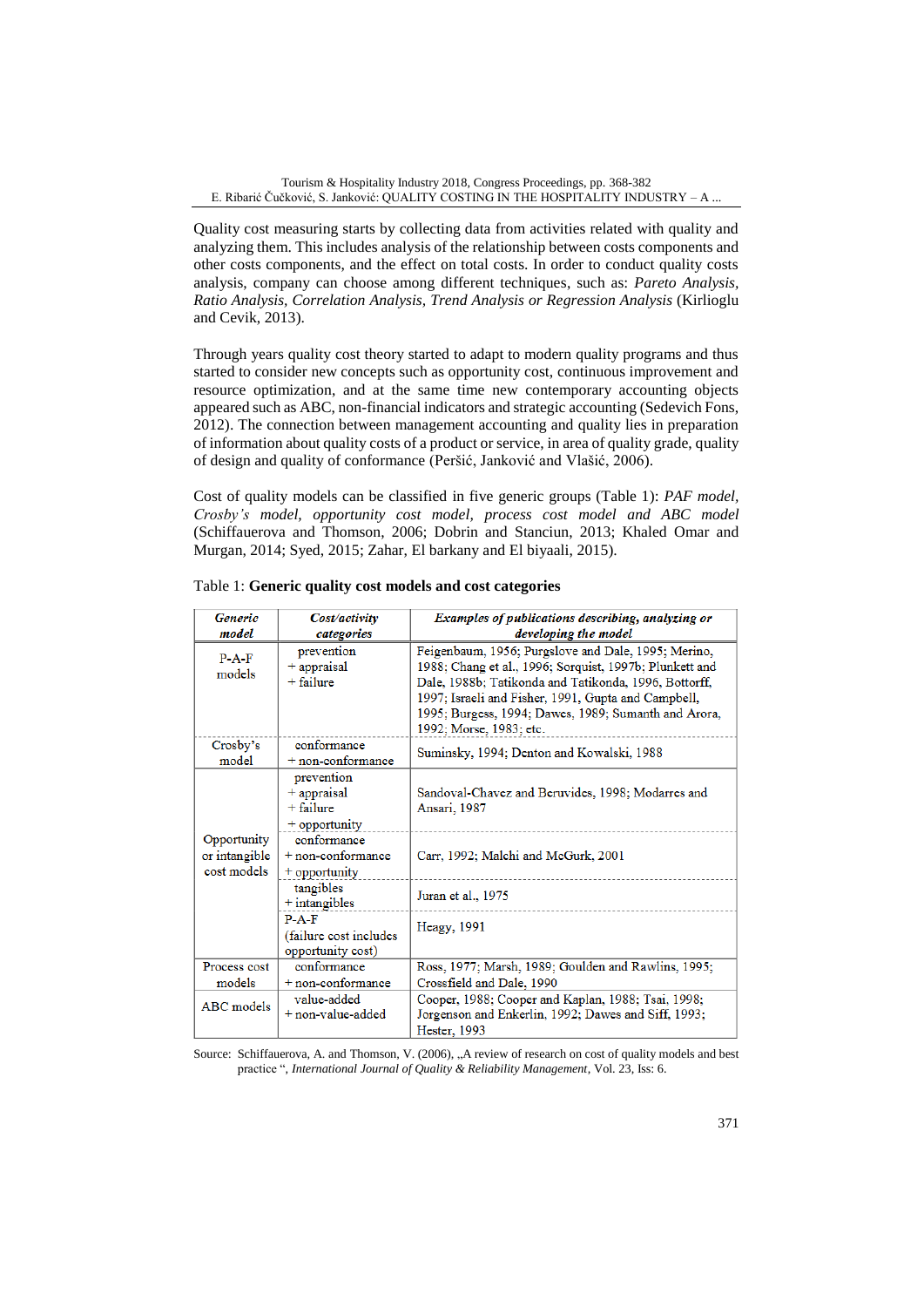The literature review indicates that most of quality cost models are based on the P-A-F classification. It also indicates that companies that are managing cost of quality through various cost-of-quality methods are successful in reducing quality costs and improving quality for their customer (ITT, United Technologies Corporation, Essex Telecommunication Products Division; ATT&T Bell Laboratories, Transmission System Division) (Schiffauerova and Thomson, 2006). Quality costs that are classified according to PAF model in three main parts, can additionally be grouped in time periods, according to the time of their appearance in a product life-cycle (Figure 1) (Kirlioglu and Cevik, 2013). Thus, *Prevention Costs* occur before production and encompass preproduction and production stage, *Appraisal Costs* encompass all three production stages (pre-production, production and post-production stage), and *Failure Costs,* divided into two groups (Internal and External failure costs), encompass production and postproduction stage - *Internal failure costs*, while *External failure costs* appear in after sale stage when the product or service has already reached the customer (Barfield et al., 2002, according to Kirlioglu and Cevik, 2013).

#### Figure 1: **Time-Phased Model for Quality Costs**



Source: Barfield et al., (2002) according to Kirlioglu, H. and Cevik, Z. (2013), "Measuring and Reporting Cost of Quality in a Turkish Manufacturing Company: A Case Study in Electric Industry", *Journal of Economic and Social Studies*, Vol. 3, No. 2, pp. 91.

Implementation of quality improvement programs should be measured and its expected benefits must be estimated. In order to make that possible, company must develop quality cost metrics. Quality cost metrics used for measuring the effect of quality cost system implementation is various. Results of the research conducted in German companies in the manufacturing and service industries have shown great methodological and content diversity in quality controlling – in use of indicators by which different companies in different industries measure the effectiveness and the efficiency of quality management systems (Raßfeld et al., 2015). Detailed metrics for quality cost measurement system represent used quality cost classification, that is, the elements of cost of quality and how their performance is measured. Schiffauerova and Thomson (2006) have listed some examples of detailed and global quality metrics, where global quality metrics is used to measure global performance:

most common detailed quality cost metrics: *Cost of assets and materials, Cost of preventive labor, Cost of appraisal labor, Cost of defects per 100 pieces, Cost of late deliveries, Percent of repeat sales, Time between service calls, Number of nonconforming calls, Number of complaints received*;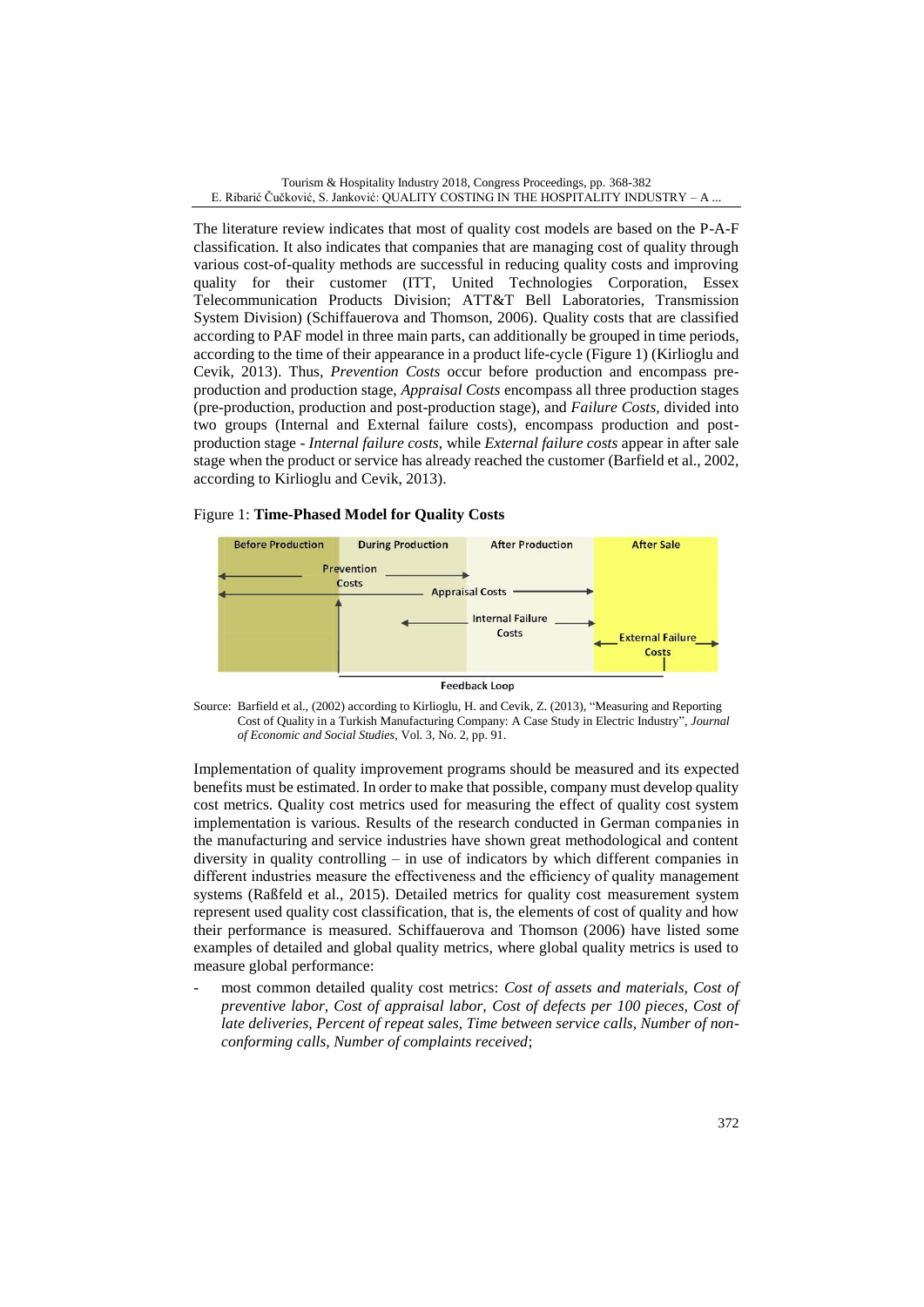- global quality cost metrics: *Return on quality = increase in profit / cost of the quality improvement program; Quality rate = (input – (quality defects + startup defects + rework))/input; Process quality = (available time - rework time)/available time; First time quality (percent product with no rework).*

The success of quality management systems is measured by monetary and non-monetary indicators that are used "to control the quality management, to provide strategic and operational goal orientation, to identify the quality situation as well as weaknesses, and to enable benchmarking with other sectors or companies" (Raßfeld et al., 2015) which implies determination of costs, benefits, and profitability. The aim is to find quality level that will minimize total quality costs. By focusing on prevention costs (quality training, quality planning, quality administration, vendor evaluation, development and ratings) and costs related with ISO certification, it is possible to significantly reduce the failure costs (wastage, rejections, discounts,) (Porter and Rayner, 1992; Plunkett and Dale, 1987). Implementation of quality cost system can reduce total quality cost significantly (for 23%), reduce cost of quality in terms of annual sales (CoQ/sales - from 9,93% to 7,56%), and reduce cost of quality in terms of profit (CoQ/profit - from 95 % to 76 %) (Porter and Rayner, 1992; Plunkett and Dale, 1987; Chopra and Garg, 2012). Crosby has defined the percentage of sales or the *percentage of productivity costs* as an approach to evaluate the significance of the cost of quality measures (*2,5 % of sales* is acceptable*)*. Juran and Gryna (1993) point out that in the manufacturing industry the annual company's costs of poor quality are 15% of sales, while in service industry those costs are about 30% of production costs (Pekanov Starčević, Mioč and Mioč, 2015). Furthermore, investing of 1\$ in quality improvement results in a reduction of up to 15\$ in non-conformance costs - cost of poor quality (Butler, D.: *Introduction to Costumer Focused Quality (CFQ) or TQM*, David Butler Associates, inc Ohio, 2001, p. 1-2, according to Peršić, 2003, 8). Identifying and measuring costs of poor quality can reduce losses on account of costs of poor quality through taking corrective actions, and thereby improve labor productivity and profitability of the company (Mahmood et al., 2014). The employees that are responsible for specific activities will be more careful and will make fewer mistakes if they know that they have been studied through collecting data of poor quality costs, and that can reduce costs of poor quality (*Hawthorn Effect* - Mahmood et al., 2014).

Quality cost measurement enables managers to identify unnecessary costs and take appropriate actions to eliminate these costs and reduce the occurrence of poor quality. That way management can identify an area that requires taking preventive measures (Kirlioglu and Cevik, 2013). According to a survey conducted on certified (ISO 9001) Croatian companies (Rogošić, 2009, 115), companies that measure quality costs significantly reduced produced defects, and thus increased revenue and reduced overall quality cost they were trying to optimize. It has been proved that quality cost program, on the one hand, decreases defects, overall costs and customer complaints, and on the other hand it increases sales, profit, capacity, customer satisfaction and employee satisfaction and therefore identifying and measuring quality costs will enable taking targeted actions in order to reduce the costs of quality. Thus, "increasing prevention costs and decreasing external failure costs can directly improve the level of customer satisfaction" (Zahar, El barkany and El biyaali, 2015).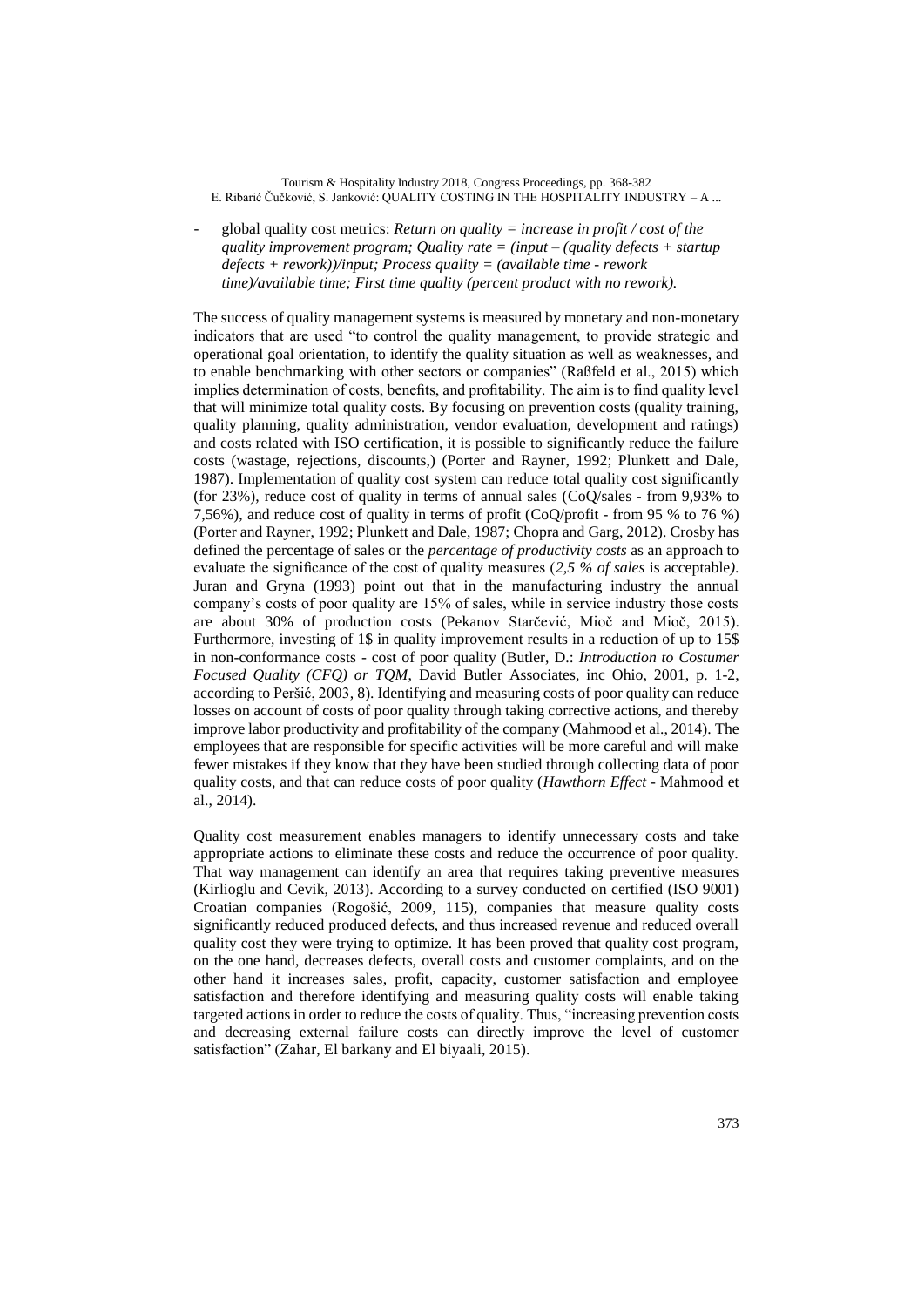Although great number of managers realizes the benefits of quality cost management, only a small number of companies uses quality cost system, or systematically tracks quality costs by including all quality cost categories in total quality costs and estimate value for all quality cost categories. This means that tracking and reporting costs of quality is not widely accepted by firms (Shah and Mandal, 1999; Sower at al., 2007; Chopra and Garg, 2012), or that they underestimate the importance of quality costs (Schiffauerova and Thomson, 2006; Tatikonda and Tatikonda, 1996) mostly because of lack of knowledge about how to identify and measure quality costs, or how to implement quality cost system. Small companies, on the other hand, usually don't have the budget for quality and do not track quality costs (Plunkett and Dale, 1983). Ignoring conformance cost (investing in preventive activities), will cause the additional costs that are not visible and thus are not quantified. In other words, while focusing on nonconformance costs and giving less importance to conformance costs, the company "endures more costs that it can measure" – that is, there may be a non-visual negative effect on the company such as loss of customers, bad brand recognition, poor employee motivation etc. (Kirlioglu and Cevik, 2013). Therefore, it is of great importance to establish an effective quality cost management system that will provide appropriate information basis for decision making at all management levels.

A successful quality cost program implementation depends on four crucial factors: *management support and commitment, understanding concepts of cost of quality, effective systems and application and cooperation from other departments* (Rodchua, 2006). Even though quality cost and accounting are important information sources for decision making and therefore important management control tools, they are not being used optimally because they are managed by different departments (Sedevich Fons, 2012). A lack of understanding on the quality cost concept, inadequate accounting and information systems that do not support the collection of quality data and a tendency to hide the truth are barriers to implementation of quality costing (Cheah, Shahbudin and Taib, 2011). It should also take into consideration that investing in preventive activities can increase total quality costs in the short run, but in the long run, investing in preventive activities and quality system implementation will cause decreasing in failure costs and thus reduction of total costs (Kirlioglu and Cevik, 2013).

Quality cost elements are different for a particular industrial sector (Plunkett and Dale, 1986), and since there is no accounting standard for quality costing, selected cost structure of the quality cost model depends on the judgment of quality managers or quality data collectors, therefore elements of quality costs structure are different in various companies, in accordance to their needs (Schiffauerova and Thomson, 2006).

Quality of internal processes and product quality performance can affect operational efficiency and business performance, therefore Garvin proposed two main routes for the effect of quality on business performance (Garvin, 1984, *according to* Sousa and Voss, 2002, 95):

- **-** *manufacturing route* improved internal process quality (fewer defects, scrap and rework) results in improved operational performance (lower manufacturing costs, more dependable processes), and subsequent improvement;
- **-** *market route*  improvements in product quality lead to increased sales and larger market shares, or less elastic demand and higher prices.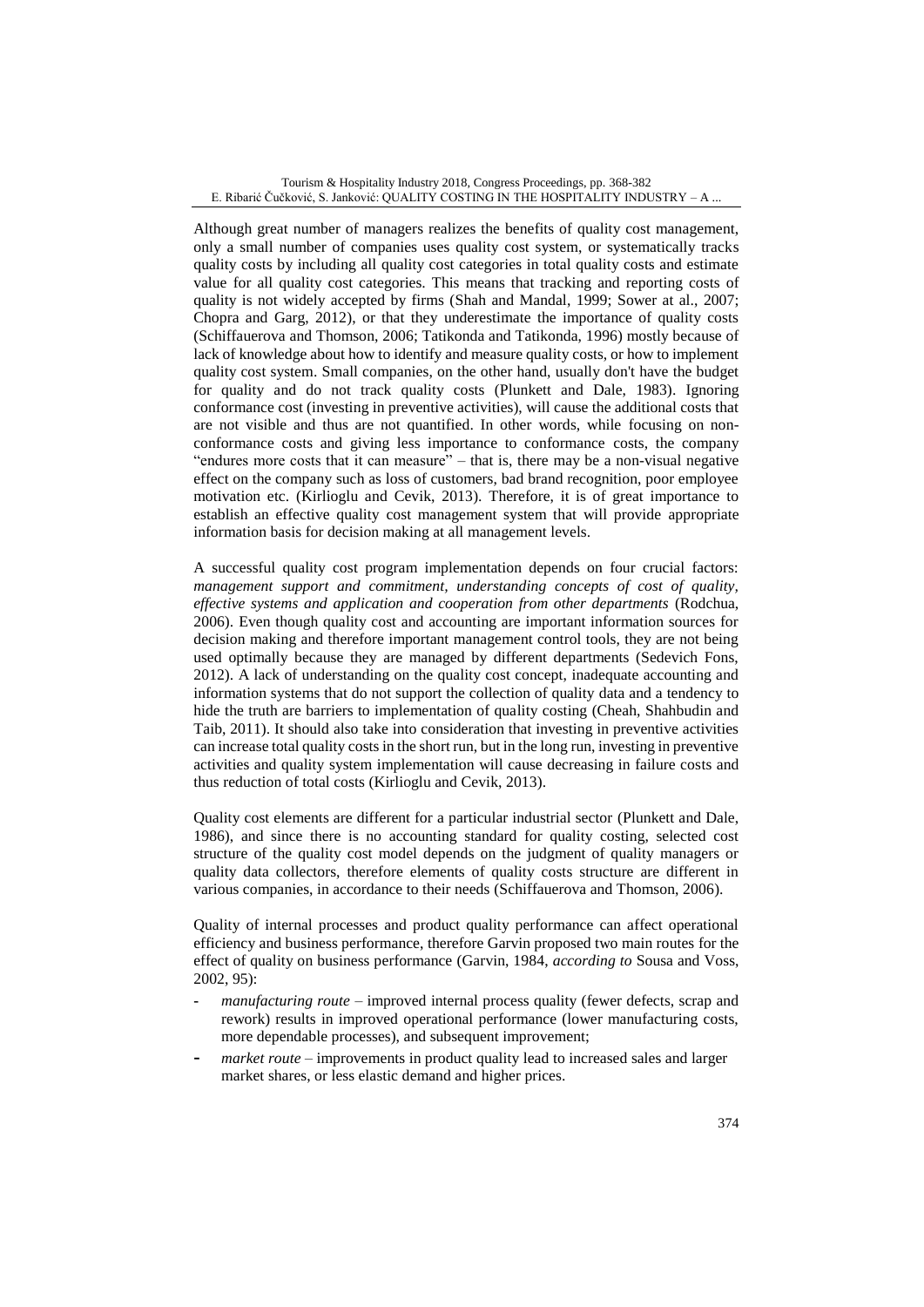In order to ensure quality in accordance with the requirements of customers, companies implement management systems that enable managers to plan, control, secure, and improve product or service (Raßfeld et al., 2015). In highly competitive market a company cannot survive with low quality products. To gain a competitive advantage, company should produce high quality products and take into account their quality costs, that is, company should produce high quality products in a low quality costs (Kirlioglu and Cevik, 2013). That is possible only if costs of quality are identified and measured (Zahar, El barkany and El biyaali, 2015). Quality Costs will point those areas where there is a potential for business process improvement, and thus the improvement efforts will be focused precisely where they will give the best results (Yadav and Gahlot, 2014). There is a positive correlation between quality and a higher return on investment, whereby the quality improvement strategy usually leads to a market share increase (Lazibat, 2009). Therefore, improving the business processes quality will affect the hotel profitability.

### **2. THE BASIS FOR QUALITY COST MANAGEMENT IN THE HOSPITALITY INDUSTRY**

A reviewed quality cost literature shows that the largest number of published papers contain information on the measurement, collection and uses of quality related costs in manufacturing companies, while the number of published work considering quality costs in service industry is significantly smaller – e. g. in financial sector (Duarte, 2014) or healthcare industry (Uyar, Neyis, 2014; Zahar, El barkany and El biyaali, 2015). Although there are a number of articles providing a description of quality dimensions and impact of quality system implementation on business performance in hospitality, only a few authors consider the quality cost system as a key factor for quality management in the hotel industry (Table 2). Ramphal (2016), for example mentions the costs of quality only as one of the quality evaluation methods among the other methods, pointing out that measuring service quality is the first step to quality improvement.

| <b>AUTHOR</b>   | <b>PAPER</b>              | <b>CONTRIBUTION / FINDINGS</b>              |
|-----------------|---------------------------|---------------------------------------------|
| Bohan, Horney   | Pinpointing the real cost | The cost of quality process can greatly     |
| (1991)          | of quality in a service   | benefit any organization. High quality is   |
|                 | company cost of quality   | less expensive than poor quality - it costs |
|                 | in a service company      | much less to prevent problems than to       |
|                 |                           | correct them.                               |
|                 |                           | Activities and expenditures should be       |
|                 |                           | devoted to prevention in order to reduce    |
|                 |                           | internal and external failures.             |
| Luchars, Hinkin | The service-quality       | A service audit that quantifies the cost of |
| (1996)          | audit: A hotel case study | everyday errors can help hotel managers     |
|                 |                           | to identify the source of quality problems  |
|                 |                           | and them to decide where to invest in       |
|                 |                           | service-quality improvements                |

|                                                           | Table 2: An overview of some major authors that contributed to the development |
|-----------------------------------------------------------|--------------------------------------------------------------------------------|
| of quality cost accounting system in hospitality industry |                                                                                |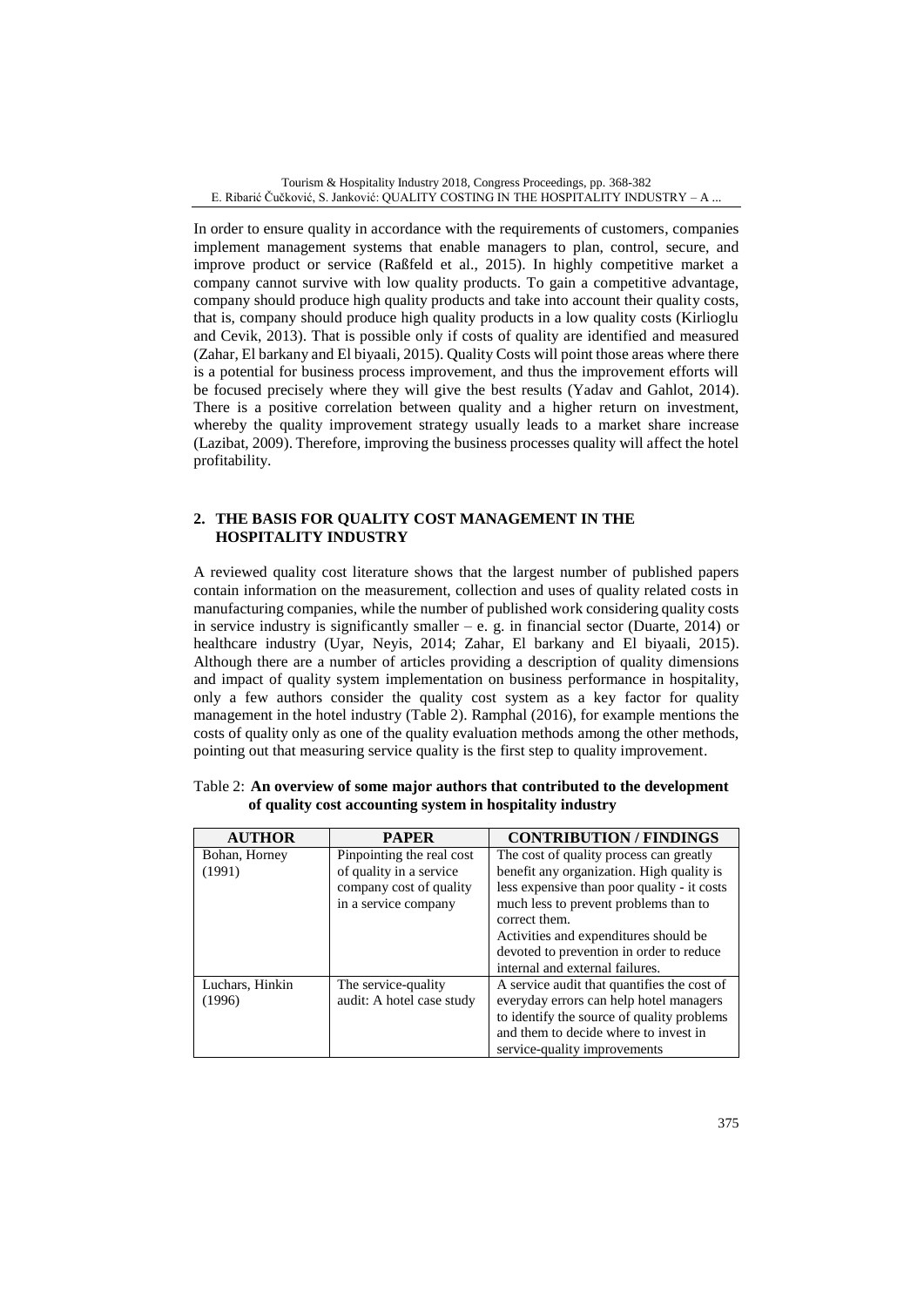| <b>AUTHOR</b>                        | <b>PAPER</b>                                | <b>CONTRIBUTION / FINDINGS</b>                                                   |
|--------------------------------------|---------------------------------------------|----------------------------------------------------------------------------------|
| Ramdeen, Santos,<br>Chatfield (2007) | Measuring the cost of<br>quality in a hotel | Measuring and sustaining the cost of<br>quality by using the PAF model leads to  |
|                                      | restaurant operation                        | strategic benefits.                                                              |
|                                      |                                             | Investing in prevention activities in order<br>to improve quality will lead to a |
|                                      |                                             | reduction in failure as well as in appraisal                                     |
|                                      |                                             | costs and therefore increase profitability.                                      |
| Zanini Gavranić                      | Monitoring of Quality                       | The author conducted a survey in                                                 |
| (2007)                               | Costs in the Croatian                       | Croatian hotel industry, researching what                                        |
|                                      | Hotel Industry                              | are the preconditions for the<br>implementation of quality cost                  |
|                                      |                                             | accounting as part of management                                                 |
|                                      |                                             | accounting. Business improvement                                                 |
|                                      |                                             | through the application of the TQM                                               |
|                                      |                                             | principle obligates management to ensure                                         |
|                                      |                                             | a methodological basis on the level of                                           |
|                                      |                                             | responsibility centers for monitoring,                                           |
|                                      |                                             | classification, grouping and presentation<br>of quality costs                    |
| Zanini Gavranić                      | Accounting assumptions                      | The author proposes an improved                                                  |
| (2011)                               | in preparation of                           | management accounting system model                                               |
|                                      | business information for                    | that includes quality costs accounting in                                        |
|                                      | decision making in the                      | order to ensure relevant information for                                         |
|                                      | hotel industry                              | TQM and quality improvement.                                                     |
| Pamfilie, Stan                       | <b>Managing Quality Costs</b>               | Quality costs can be used as a tool for                                          |
| (2012)                               | - A Must for Growing<br>Organizational      | optimization of processes and activities<br>relevant to quality and that way a   |
|                                      | Performance (A Case                         | potential source to maximize the                                                 |
|                                      | Study on Romanian                           | organizations profit. The authors have                                           |
|                                      | <b>Business Hotels</b> )                    | conducted research among hotel                                                   |
|                                      |                                             | managers about their perception of                                               |
|                                      |                                             | quality costs and the importance of                                              |
|                                      |                                             | highlighting and measuring each type of                                          |
|                                      |                                             | quality cost.                                                                    |

Tourism & Hospitality Industry 2018, Congress Proceedings, pp. 368-382 E. Ribarić Čučković, S. Janković: QUALITY COSTING IN THE HOSPITALITY INDUSTRY – A ...

Source: Authors

In the hospitality industry, quality is a key factor of creating value for the client and a key factor of gaining competitive advantage. Therefore, in order to manage quality, it is necessary to identify, measure and report about costs related with the service quality (Bohan and Horney, 1991). Implementation of quality cost management system is more common in manufacturing industry than it is in service industry and one of the reasons is tangible product that facilitates measurement of quality costs related with the product and standardizing the model that will be widely applicable. In contrast to that, in service industries, defining such cost categories is quite demanding (Duarte, 2014). Tourist service is based primarily on personal contact, thus its quality depends primarily on the quality of provided personal services, which may be a problem in identifying quality costs (Zanini Gavranić, 2011). The services provided are intangible, inseparable from the service producer, non-standardized and perishable, and this "implies a critical importance for the producer-consumer interaction within the service offer in determining the customer's perceptions of service quality" (Haynes, Fryer, 2000, 241). Management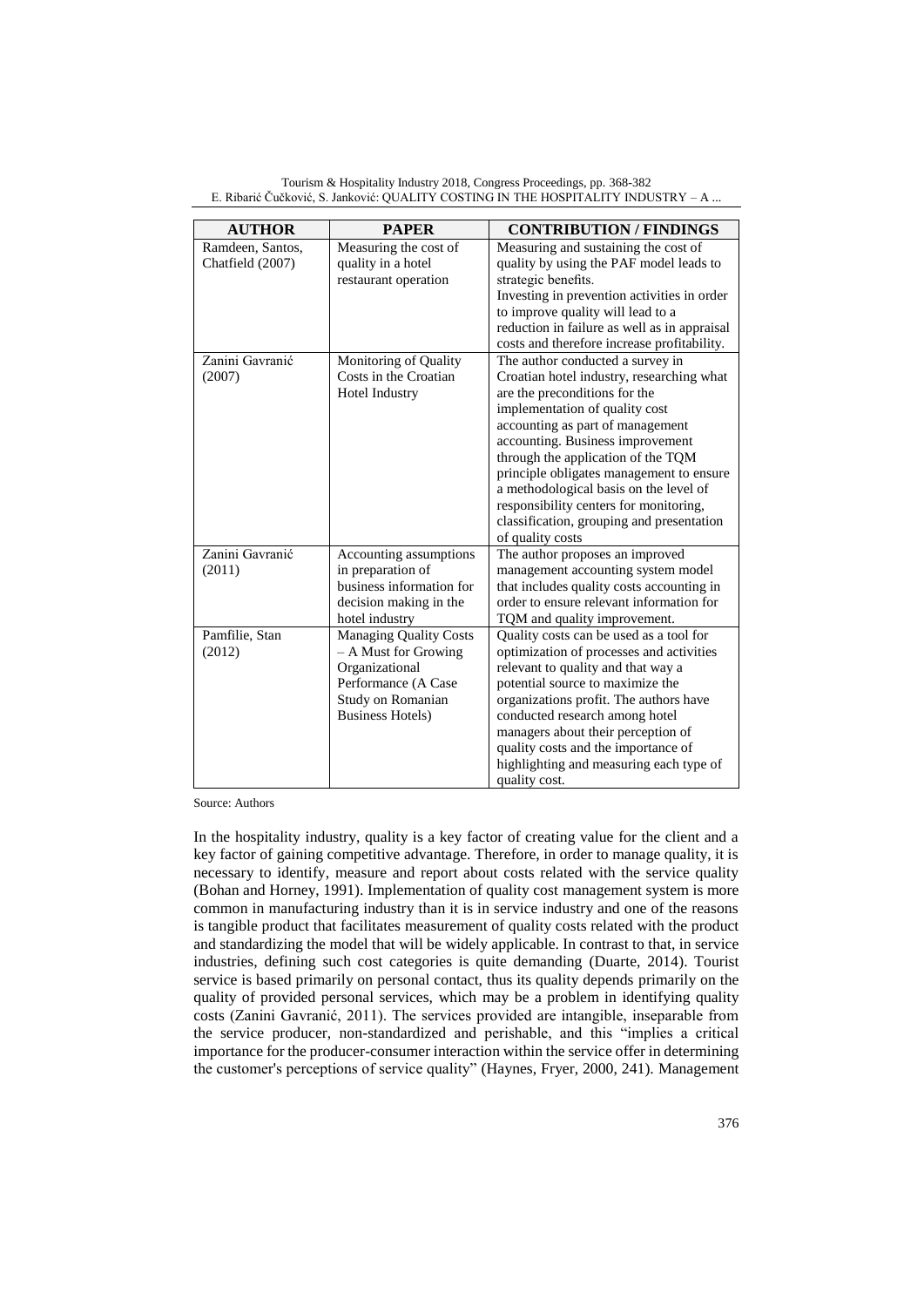information requirements arise from the specifics of hotel industry, therefore it is necessary to ensure appropriate information on the activities included in specific processes in a hotel - accommodation (rooms); food and beverage preparation and service process; other services process (Zanini Gavranić, 2011).

Ramdeen, Santos and Chatfield (2007) pointed out that measuring and sustaining the cost of quality by using the PAF model leads to some strategic benefits which can be summarized into three major categories, as follows: "strategic benefits from prevention or proactive approaches that seek to identify potential problems before they occur; strategic benefits obtained from appraisal activities to ensure that quality food and services meet specific standards that will satisfy the customers' requirements; strategic benefits from identifying serving failures that will enable the restaurant to assess overall food and service quality". Application of PAF model in hospitality implies cost classification as follows, according to Ramphal (2016): prevention costs as the costs used to prevent poor service delivery, appraisal costs as costs related to auditing or self assessments in order to evaluate the services quality, internal failure costs that include the cost of scraping and dumping of products (stale foods, unaccepted meals, cancellations) rejected by customers and external costs that can relate to costs of delivery, reputational damage cost and loss of potential customers. Quality cost classification based on PAF model for hotel industry proposed by Zanini Gavranić (2007) is presented in Table 3.

| No.              |               | <b>Description</b>                                                                |  |  |
|------------------|---------------|-----------------------------------------------------------------------------------|--|--|
|                  |               | <b>I. Prevention Costs</b>                                                        |  |  |
| 1.               |               | Reference books                                                                   |  |  |
| $\overline{2}$ . |               | Plants                                                                            |  |  |
| $\overline{3}$ . |               | Travel expenses for visits the purpose of which is to get to know the competition |  |  |
| 4.               |               | Flowers in the reception area                                                     |  |  |
| 5.               |               | Supplier analysis                                                                 |  |  |
| 6.               |               | Gifts for guests                                                                  |  |  |
| 7.               |               | Rewards for workers                                                               |  |  |
| 8.               |               | Visits to competing business entities                                             |  |  |
| 9.               |               | Flowers in rooms                                                                  |  |  |
| 10.              |               | Education in quality assurance                                                    |  |  |
| 11.              | Quality costs | Activities in cooperation with suppliers                                          |  |  |
| 12.              |               | Costs related to quality assessment in the selection of suppliers                 |  |  |
| 13.              |               | Costs related to the checking of suppliers' activities in the process of their    |  |  |
|                  |               | selection                                                                         |  |  |
| 14.              |               | Costs related to quality planning                                                 |  |  |
| 15.              |               | Costs related to new product launches                                             |  |  |
| 16.              |               | Pillow sweets                                                                     |  |  |
| 17.              |               | Costs related to supplier consultation                                            |  |  |
|                  |               | <b>II. Testing Costs</b>                                                          |  |  |
| 1.               |               | Hotel managers' stays at hotels to get familiar with products and services        |  |  |
| $\overline{2}$ . |               | Costs related to determining the quality of products bought through inspection    |  |  |
|                  |               | upon reception                                                                    |  |  |
| 3.               |               | Lab testing                                                                       |  |  |
| $\overline{4}$ . |               | Costs of stock testing                                                            |  |  |

| Table 3: Quality Costs in Croatian Hotel Industry |  |  |  |  |  |  |
|---------------------------------------------------|--|--|--|--|--|--|
|---------------------------------------------------|--|--|--|--|--|--|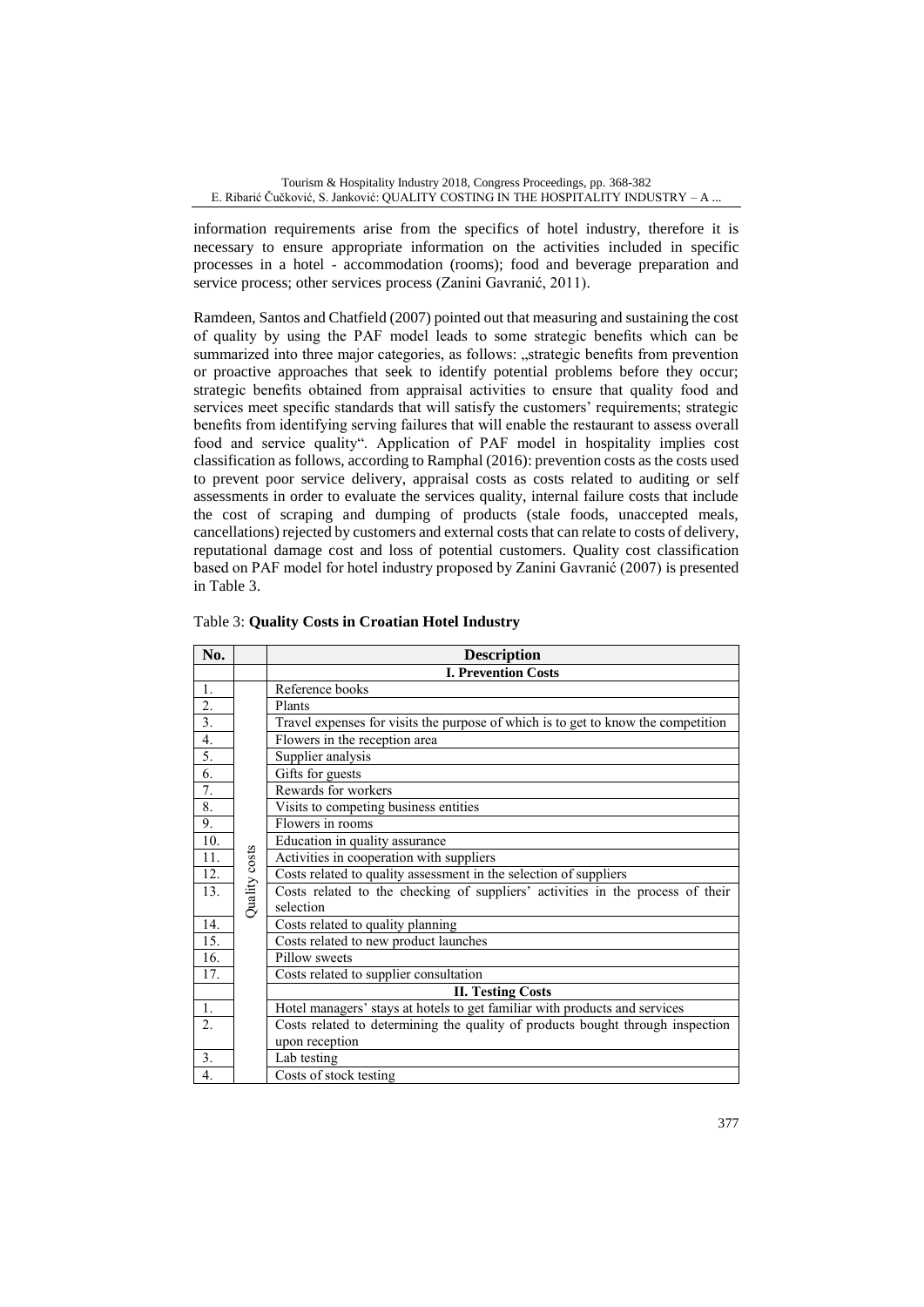| No.              |                      | <b>Description</b>                                                             |  |  |
|------------------|----------------------|--------------------------------------------------------------------------------|--|--|
| 5.               |                      | Cost of quality AUDIT (independent assessment)                                 |  |  |
| 6.               |                      | Cost of quality AUDIT (independent check)                                      |  |  |
| 7.               |                      | Supervision (specialized organizations)                                        |  |  |
| 8.               |                      | Costs related to no name guests                                                |  |  |
| 9.               |                      | Materials and supplies necessary to perform control                            |  |  |
|                  |                      | III. Costs arising due to internal errors (low-quality product or service as   |  |  |
|                  |                      | yet not affecting the guest)                                                   |  |  |
| 1.               |                      | Reduced selling prices due to low quality                                      |  |  |
| 2.               |                      | Repeated services (cleaning, towels) if the first-time service proved not good |  |  |
| 3.               |                      | Loss of earnings due to low quality                                            |  |  |
| 4.               |                      | Junk due to quality deviations                                                 |  |  |
| 5.               | Costs of non-quality | Repeated control and testing                                                   |  |  |
|                  |                      |                                                                                |  |  |
|                  |                      | IV. Costs arising due to external errors (low-quality product or service       |  |  |
|                  |                      | already affecting the guest)                                                   |  |  |
| 1.               |                      | Discounts due to guest complaints                                              |  |  |
| $\overline{2}$ . |                      | Free services                                                                  |  |  |
| 3.               |                      | Subsequently determined expenses (complaints from previous years)              |  |  |
| $\overline{4}$ . |                      | Discounts to guests on the spot                                                |  |  |
| 5.               |                      | Discounts to tour operators for defaults in the fulfillment of contracts       |  |  |

Tourism & Hospitality Industry 2018, Congress Proceedings, pp. 368-382 E. Ribarić Čučković, S. Janković: QUALITY COSTING IN THE HOSPITALITY INDUSTRY – A ...

Source: Zanini Gavranić, T. (2007): "Monitoring of Quality Costs in the Croatian Hotel Industry", *Journal of Management, Informatics and Human Resources*, Vol. 40, No 5, pp. 218-228

The uniform system of accounts for the hospitality industry (USALI) is used because "it ensures transparency of information concerning the business results realized by particular responsibility centers called departments and allows cross-comparison of internally realized results with regards to particular activities within particular companies" (Zanini Gavranić, 2007). According to the research, USALI standards have been successfully implemented in the Croatian hospitality industry over the 20 years (Peršić, Janković and Vlašić, 2013, 4). An increase in implementation of USALI methodology was noticed, and besides, the need for implementation of an improved segment reporting system with new performance measures, such as eco-measures or quality measures, is emphasized (Peršić, Janković and Poldrugovac, 2012, 38).

Ramdeen, Santos and Chatfield (2007) have researched costs of quality in hotel restaurant using the PAF model and evaluate their significance as a percentage of sales. They found out that costs of quality were 12 to 16 percent over a two-year period (which is much higher than suggested 2-4 percent of sales). The research results indicated the need for investing in prevention activities in order to improve quality which will lead to a reduction in failure costs (internal and external) as well as in appraisal costs. "The effect of an investment in prevention activities is to improve the quality of food and services that will eventually lead to an increase in customers' satisfaction and ultimately the restaurant profitability and competitive advantages". Their findings suggest that measuring quality costs, e. g. *quality cost accounting, can improve business process and therefore result in overall profitability improved.*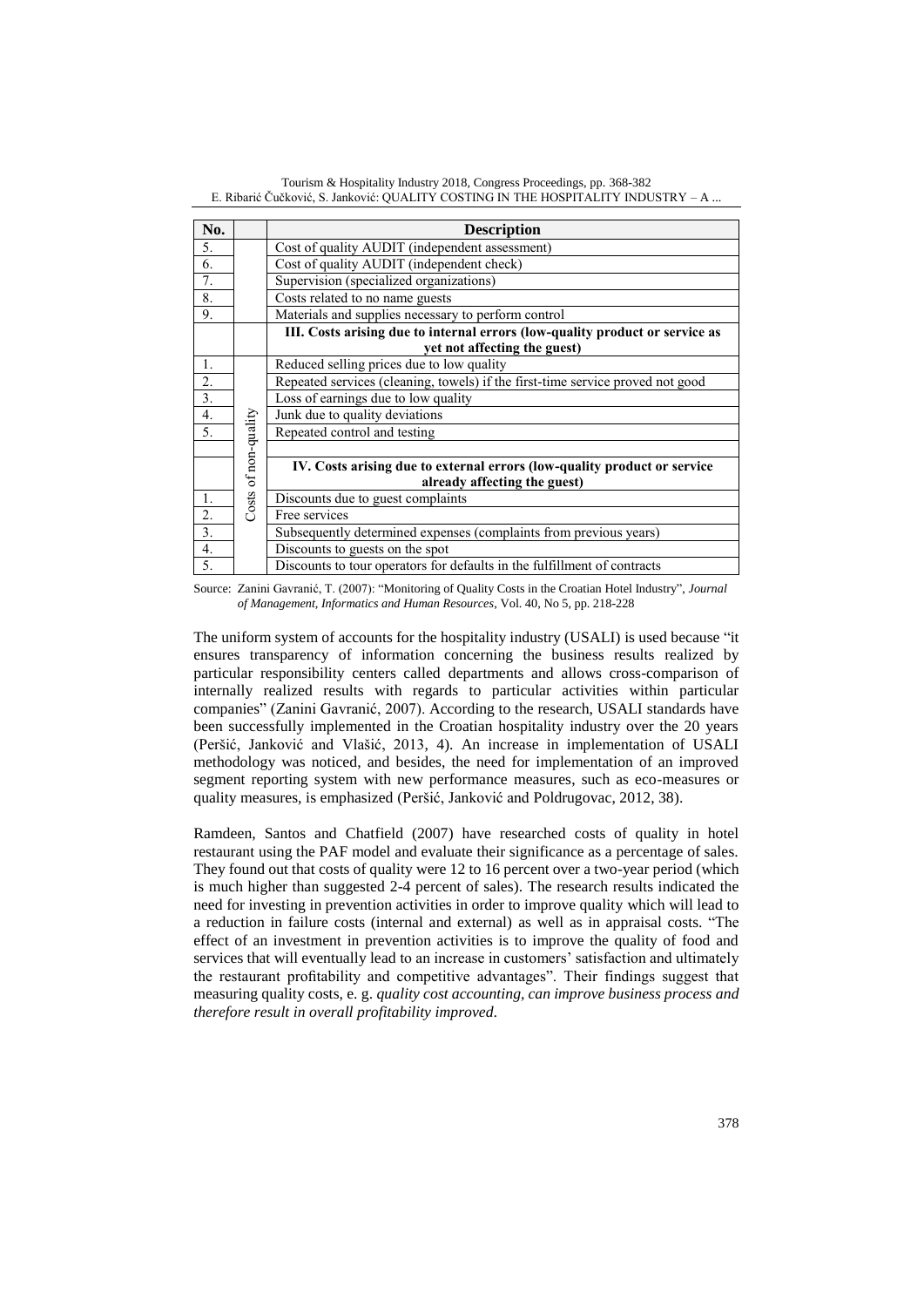Business improvement through the application of the TQM principle obligates management to ensure a methodological basis on the level of responsibility centers for monitoring, classification, grouping and presentation of quality costs, therefore in management accounting the quality cost reporting method must be adjusted to the demands of the management (Zanini Gavranić, 2007). Management accounting must design accounting system and methods that will enable identifying and reporting on quality costs in internal processes (Peršić, 2003), and in order to do so an accounting method based on activities i.e. processes should be implemented. That way it would be possible to identify quality costs related with specific activity or process and to remove those activities that do not contribute to the quality (Zanini Gavranić, 2011). Quality cost reports should contain information on quality cost volume and structure in a certain accounting period (both absolute amount and relative ratio) (Rogošić, 2009, 120). The results of implemented quality system are monitored in the context of the achieved gross operating profit (G. O. P.), overnights, income or another indicator (Zanini Gavranić, 2011).

Successful implementation of quality cost accounting system depends on the IT support level (Peršić, 2005; Rogošić, 2009). The form, content and frequency of quality costs accounting reports should be based on the information requirements of quality managers (Lazibat and Sutić, 2011). The cooperation is needed between general manager and quality manager, IT, accountant and marketing, who will define the starting-points for internal reporting on cost of quality (Peršić and Drljača, 2003). Measuring quality costs requires technical as well as accounting knowledge and techniques. It requires joint effort of different departments, including quality control, accounting, engineering, production, marketing and service (Mwaura and Nyaboga, 2007, according to Chopra and Garg, 2011). The aim is to identify areas where quality improvement is possible through lightning hidden quality costs, but it should be kept in mind that quality cost accounting is only a tool and that for further successful implementation of the quality cost program, management support is crucial (Rodchua, 2006). So, quality improvement is the responsibility of management which by taking appropriate actions can affect the quality cost reduction and increase efficiency (Cheah, Shahbudin and Taib, 2011).

### **CONCLUSION**

The literature review indicates that most of quality cost models are based on the P-A-F classification. It also indicates that companies that are managing cost of quality through various cost-of-quality methods are successful in reducing quality costs and improving quality for their customer. Quality costs that are classified according to PAF model in three main parts, should additionally be grouped in time periods, according to the time of their appearance in a product life-cycle. Quality cost measuring starts by collecting data from activities related with quality and analyzing them. This includes analysis of the relationship between costs components and the effect on total costs. Hotels have to detect, measure, record and analyze quality costs in order to optimize them. In order to conduct quality costs analysis, company can choose among different techniques, such as: Pareto Analysis, Ratio Analysis, Correlation Analysis, Trend Analysis or Regression Analysis*.*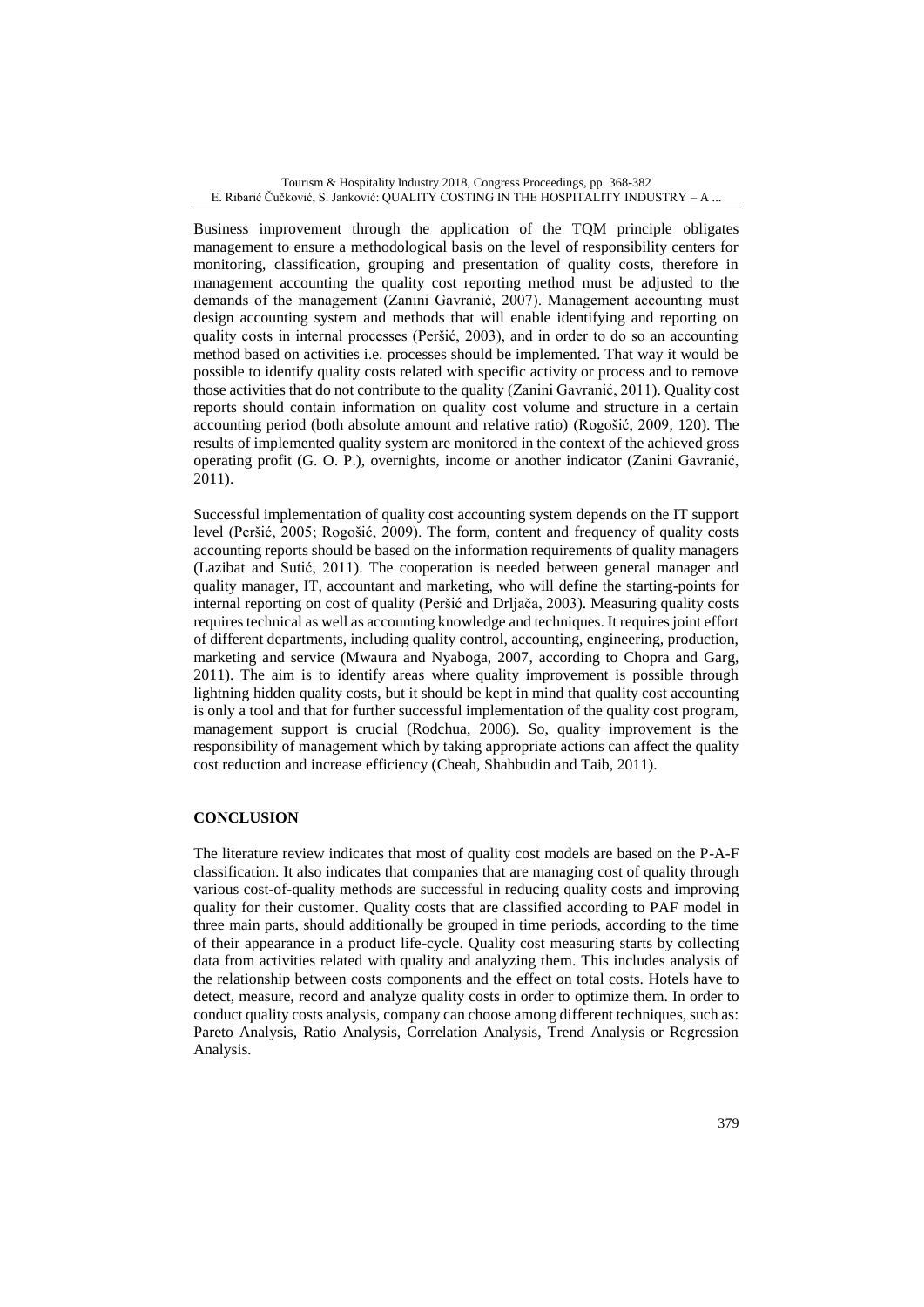Through years quality cost theory started to adapt to modern quality programs and thus started to consider new concepts such as opportunity cost, continuous improvement and resource optimization, and at the same time new contemporary accounting objects appeared such as ABC, non-financial indicators and strategic accounting.

The quality of information presented in managers' report is essential for the successful implementation of effective quality management. Traditional accounting systems do not provide information useful for measuring and evaluating the quality. There is an increase in need for new information and refocusing of existing systems in areas of measuring and reporting quality cost and non-quality costs. The lack of raw data causes practical difficulties, therefore accounting and financial systems need to be brought more into play to produce better information.

A review of quality cost accounting literature indicates that this issue is being explored and applied mainly in the manufacturing industry, while only a smaller number of articles deals with quality cost accounting in the service industry - especially hotel industry. Namely, the number of articles that present the research results of quality cost accounting in hotel industry is almost negligible. This is partly because of the specific features of hotel service that is intangible and closely related to the person that provides it. Thus quality of services depends on the human factor and is based on personal contact rather than on material factors, which causes difficulties in identifying cost of quality. Likewise, lack of understanding for the cost of quality concept, that is, insufficient investment in education as well as inadequate, insufficiently developed information system that does not support the collection of quality cost data are the main barrieres to development of cost quality accounting model in a hotel. Although Croatian hotel companies, according to the conducted research, have mainly implemented the quality systems and they do recognize the purpose and the importance of recording and measuring quality costs, there is a need for information system modernization. The direction of this modernization should be the assurance of the methodological basis for identifying, measuring, classifying and reporting on quality costs on the level of responsibility centers. This also implies the development of a chart of accounts that will enable the recording of quality costs of in order to improve the accounting information system of hotel.

### **REFERENCES**

- Bohan, G. P. and Horney, N. F. (1991), "Pinpointing the real cost of quality in a service company", *National Productivity Review*, Vol. 10, No. 1, pp. 309-17.
- Brekke, J. A. and Francen, H. (2007), *Quality costs? Using quality costing to promote quality improvement in Chinese company*, master's thesis, Luea University of Technology.
- Cheah, S. J., Shahbudin, A. S. M. and Taib, F. M. (2011), *"*Tracking hidden quality costs in a manufacturing company: An action research"*, The international Journal of Quality & Reliability Management, 28(4), pp. 405-425,* http://dx.doi.org/10.1108/02656711111121816.
- Chopra, A. and Garg, D. (2011), "Behavior patterns of quality cost categories", *The TQM Journal,* Vol. 23, Iss: 5, pp. 510-515.
- Chopra, A. and Garg, D. (2012), "Introducing models for implementing cost of quality system"*, The TQM Journal,* Vol. 24 Iss: 6, pp. 498-504.
- Crosby, P. B. (1989), *Kvaliteta je besplatna*, Privredni vjesnik, Zagreb.
- Desai, D. A. (2008), *"*Cost of quality in small-and-medium-sized enterprises: case of an Indian engineering company"*, Production, Planing & Control,* Vol. 19, No. 1, pp. 25-34.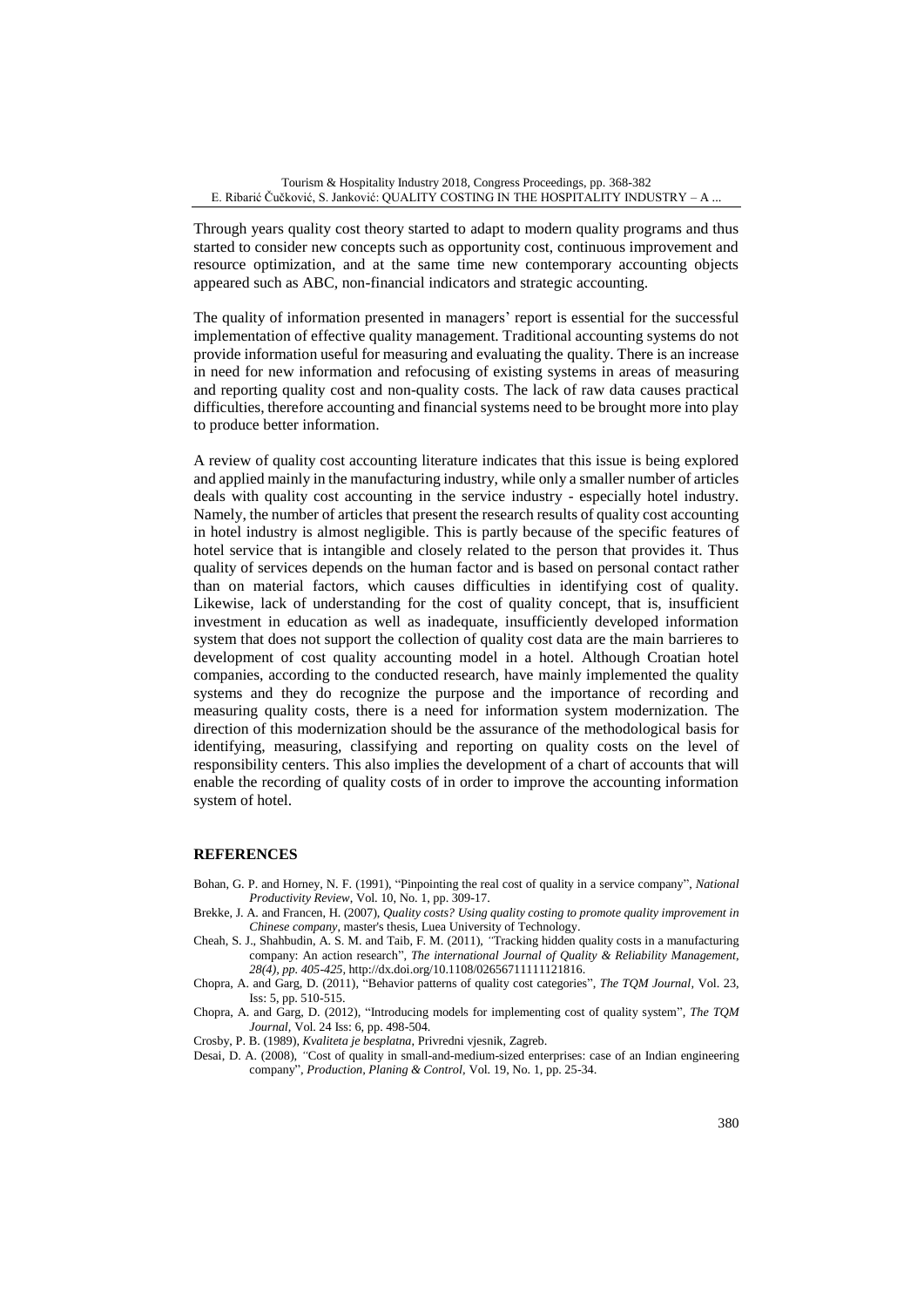- Dobrin, C. and Stanciun, A. (2013), *"*Cost of Quality and Taguchi Loss Function"*, The Annals of the University of Oradea. Economic Sciences,* Tom XXII, Iss. 1, pp. 1479-1485.
- Drljača, M. (2003), "Troškovi kvalitete povijesni razvoj spoznaja i perspective"*, Zbornik radova 5. Simpozija Suvremena stremljenja u upravljanju kvalitetom,* Hrvatsko društvo menadžera kvalitete i Oskar, Zagreb, Trogir, pp. 151-159.
- Duarte Arenas, P. (2014), *Quality costs analysis in the service sector: an empirical study of the Colombian banking system,* thesis, Concordia Institute for Information Systems Engineering, Concordia University, Montreal, Quebec.
- Feigenbaum, A. V. (1956), "Total quality control"*, Harvard Business Review.*
- Giakatis, G. and Rooney, E. M. (2000), "The use of quality costing to trigger process improvement in an automotive company"*, Total Quality Management,* Vol. 11, No. 2, pp. 155-170.
- Haynes, P. and Fryer, G. (2000), "Human resources, service quality and performance: a case study"*, International Journal of Contemporary Hospitality Management,* Vol. 12, Issue: 4, pp. 240-248.
- Jumenez, D. and Martinez-Costa, M. (2009), "The performance effect of HRM and TQM: a study in Spanish Organization", *International Journal of Operations & Production Management*, 29(12), pp. 266- 289.
- Khaled Omar, M. and Murgan, S. (2014), "An improved model for the cost of quality", *International Journal of Quality & Reliability Management,* Vol. 31, No. 4, pp. 395-418.
- Kirlioglu, H. and Cevik, Z. (2013), "Measuring and Reporting Cost of Quality in a Turkish Manufacturing Company: A Case Study in Electric Industry", *Journal of Economic and Social Studies*, Vol. 3, No. 2, pp. 87-100.
- Lazibat, T. and Sutić, I. (2011), "Izvještavanje o troškovima kvalitete u funkciji unapređenja sustava upravljanja kvalitetom"*, 12. Simpozij o kvaliteti.*
- Lazibat, T. (2009), *Upravljanje kvalitetom,* Znanstvena knjiga, Zagreb.
- Luchars, J. Y. and Hinkin, T. R. (1996), "The service-quality audit: A hotel case study", *Cornell Hotel and Restaurant Administration Quarterly*, 37(1), pp. 34-41.
- Luther, R. and Sartawi, I. (2011), *"*Managerial practices of quality costing: an evidence-based framework"*, International Journal of Quality & Reliability Management,* Vol. 28, Iss: 7, pp. 758-772.
- Mahmood, S. et al. (2014), *"*Determining the cost of poor quality and its impact on productivity and profitability"*, Built Environment Project and Asset Management,* Vol. 4, Iss: 3, pp. 296-311.
- Mistra, L. I. (2014), "TQM Practices in Hospitality and Tourism Sector in India*", International Journal of Applied Services Marketing Perspectives*, Pezzottaite Journals, Vol. 3, No. 4, pp. 1347-1354.
- Pamfilie, R. and Stan, E. R. (2012), "Managing Quality Costs A Must for Growing Organizational Performance (A Case Study on Romanian Business Hotels)", *Challenges of quality management*, Cracow University of Economics, pp. 90-100.
- Pekanov Starčević, D., Mijoč, I. and Mijoč, J. (2015), "Quantification of Quality Costs: Impact on the Quality of Products", *Ekonomski pregled*, 66 (3), pp. 231-251.
- Peršić M. (2003), "Informacije o troškovima kvalitete za upravljanje poslovnim procesima*"*, *5. Simpozij o kvaliteti – Suvremena stremljenja u upravljanju kvalitetom*, Centar za razoj i kvalitetu - Hrvatsko društvo menadžera kvalitete i Oskar, Zagreb, pp. 161-172.
- Peršić, M. and Drljača, M. (2003), *"*Interaktivnost računovodstva i menadžmenta kvalitete"*, Tourism and Hospitality Management,* Vol. 9., No. 2, pp. 13-28*.*
- Peršić, M., Janković, S. and Poldrugovac, K. (2012), *"*Implementation of segment reporting standards in the hospitality industry – a comparative study"*, Tourism and Hospitality Management,* pp. 30-39.
- Peršić, M., Janković, S. and Vlašić, D. (2013), "Accounting Standards as a Support for Quality Decision Making", *Proceedings of the 1st Dubrovnik International Economic Meeting DIEM 2013 Scientific Conference on Innovative Approaches to the Contemporary Economic Problems*, Sveučilište u Dubrovniku, Dubrovnik, pp. 31-63.
- Peršić, M., Janković, S. and Vlašić, D. (2006), *"*New approach to management accounting in Croatian hospitality industry", *Economic Review /7 Ekonomicke razhlady, Quarterly Journal of the University of Economics Bratislava,* (0323-262X) XXXV (2006), 6, pp. 74**-**88.
- Plunkett, J. J. and Dale, B. B. (1987), "A review of the literature on Quality related costs"*, International Journal of Quality and Reliability Management,* Vol. 4, No. 1, pp. 40.
- Plunkett, J. J. and Dale, B. B. (1986),"Quality costing: A summary of research findings"*, Quality Assurance,*  Vol. 12, No. 2, pp. 40.
- Ramdeen, C., Santos, J. and Chatfield, H. K. (2007), *"*Measuring the cost of quality in a hotel restaurant operation", *International Journal of Contemporary Hospitality Management,* Vol. 19, Iss: 4, pp. 286-295.
- Ramphal, R. (2016), "Quality Tool box for the Hospitality Industry", *African Journal of Hospitality, Tourism and Leisure,* Vol. 5 (1).